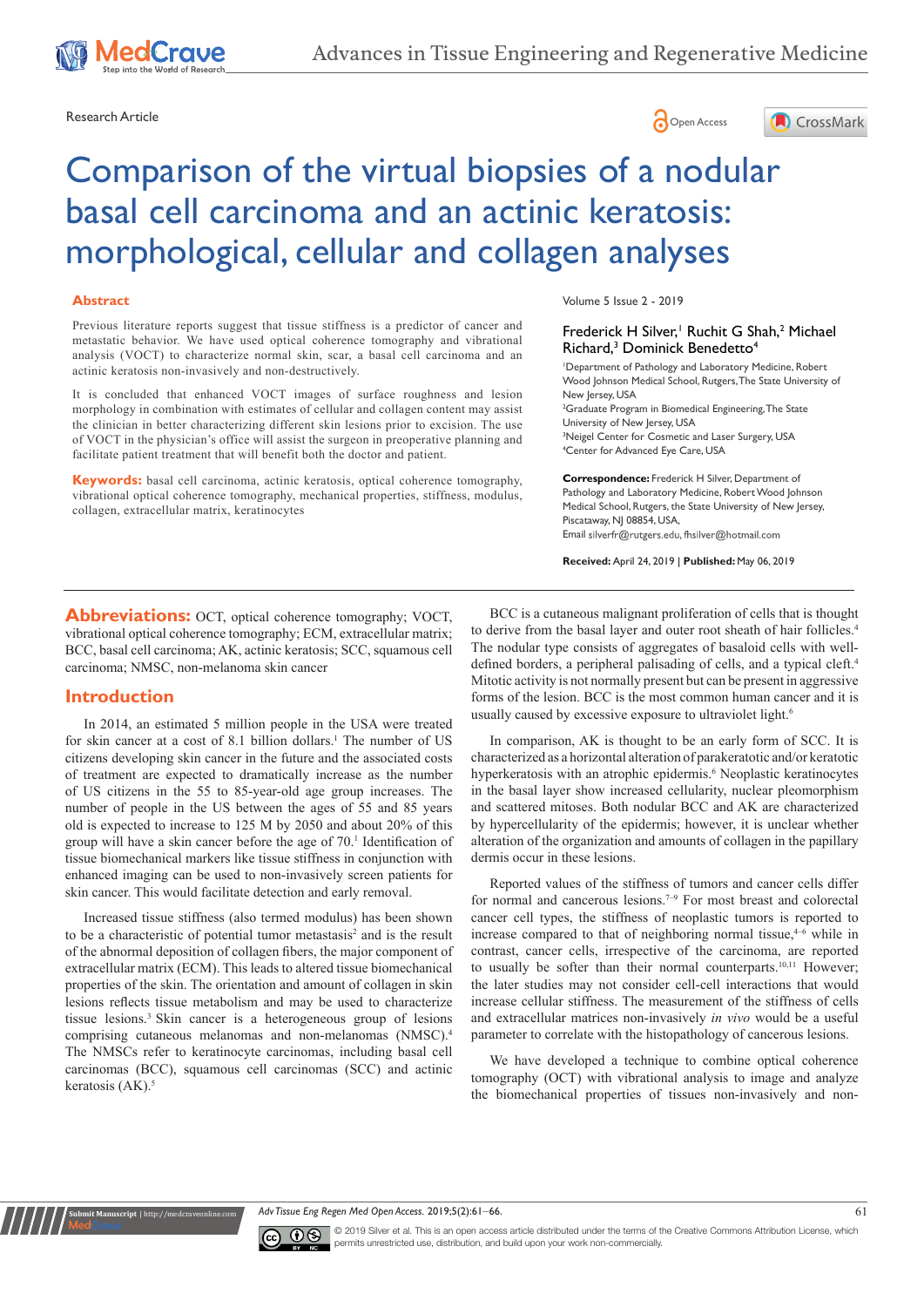destructively. The result of this analysis is a "virtual biopsy" of skin.12–18 These measurements along with *in vitro* calibration data can be used to interpret mechanical measurements made *in vivo*. 12–18 By combining tissue biomechanical data with imaging, lesion margins and types can be characterized prior to surgical excision of suspected malignant skin lesions. In addition, a comparison of the structure and stiffness of lesions such as nodular BCC and AK can be used to characterize the differences between these two lesion types.

# **Methods**

### *In Vitro* **Calibration curve construction using measurements on extracellular matrices (ECMs)**

Vibrational optical coherence tomography (VOCT) is a new technique developed in the Department of Pathology at Robert Wood Johnson Medical School, Rutgers University. It uses near infra-red light and audible sound to image and measure the resonant frequency of tissues.12–19 The resonant frequency of tissue is directly related to the tissue stiffness as described previously.12–19

A calibration curve of modulus values for control ECMs was constructed by comparing moduli measured using conventional tensile testing and vibrational OCT measurements *in vitro* as previously described.12–19 The calibration curve indicated a roughly one-to-one relationship between tensile moduli and vibrational moduli measured on the same samples including the decellularized human dermis, pig skin, and bovine cartilage.<sup>12-19</sup>

The resonant frequency,  $f_n$  is related to the modulus, E, by equation (1)

$$
E = m(2\pi f_n)^2 \left(\frac{L}{A}\right)
$$
 (1)

where *m*, *L* and *A* are the sample mass, length and cross-sectional area. The resonant frequency was determined after correction for the resonant frequencies exhibited by the speaker, sample holders and any interference due to line voltage fluctuations.12–19

#### **Vibrational OCT measurements**

#### **Image collection**

OCT cross-sectional images were obtained using an OQ Labscope (Lumedica Inc., Durham, NC) and a laboratory spectral-domain optical coherence tomography device (SD-OCT) operating in the scanning mode.<sup>12-19</sup>

#### **OCT and vibrational analysis** *In Vivo*

Transverse sample displacement was generated by placing a speaker next to the skin or under the excised lesion to be studied by spectral-domain optical coherence tomography (SD-OCT), a noncontact, interferometric technique as discussed previously.<sup>9–15</sup> The SD-OCT system uses a fiber-coupled superluminescent diode light source with an 810 to 1325 center wavelength and 100 nm bandwidth (full-width at half maximum) as described previously.12–19

*In vivo* studies on the mechanical properties of skin and healed scar tissue were conducted by hard wiring a 24 mm x 14 mm rectangular speaker (Digi-Key, Thief River Falls, MN) to a Samsung cell phone. A frequency generating app was downloaded from the Google Play Store onto the cell phone. This app was capable of driving the speaker

between 10 and 20,000 Hz. The speaker was applied to the skin using surgical tape and it was used to generate a sinusoidal sound wave that vibrated the skin. During *in vivo* measurements, no sensation of the light or sound impinging on the skin was felt. The sound intensity was inaudible unless the speaker was placed near the subject's ear to make sure it was energized. *In vitro* measurements on an excised BCC and AK lesions were made by placing each lesion on a glass slide and mounting the glass slide on a plastic support under which a speaker was placed to vibrate the tissue as discussed previously.<sup>18,19</sup>

The resonant frequency of each sample was initially estimated by measuring the transverse displacement resulting from sinusoidal driving frequencies ranging from 30 Hz to 500 Hz, in steps of 50 Hz. Once the region where the maximum frequency was identified, smaller steps of 10 Hz were used to more accurately identify the peak frequency and the actual resonant frequency, *f n* . The stiffness (modulus) of skin and the skin lesion were calculated from measurements of the resonant frequency and tissue thickness made using VOCT and images of the tissues. Moduli were obtained from a calibration curve that relates resonant frequency and thickness to modulus values (Figure 1).



**Figure 1** Calibration curve of tissue modulus times thickness versus resonant frequency for different extracellular matrices. This figure was modified from reference.<sup>14</sup> Note the modulus for cellular materials (fat and Staph Aureus) is lower (less than 0.1 MPa) than for normal dermal collagen (2 to 3 MPa) and scar tissue (7 MPa).

The original grayscale OCT images of skin, scar and skin lesions were pseudo-color-coded based on the pixel intensities to provide better images of the tissue components. The enhanced OCT images used darker colored (blue and purple) regions to reflect lower pixel intensities while the lighter (yellowish) regions reflected higher pixel intensity regions.

## **Results**

OCT images of scar tissue are different than that of normal skin; scar tissue appears to have a "smoother" surface than normal skin as reported previously.17,18 The epidermis is quite thin in both normal skin and scar tissue and the cellular layers in the epidermis are more visible by color coding the image based on pixel density as shown in Figure 2. The stratum corneum, spinosum and basale, and collagen of the papillary dermis are labeled A, B, and C, respectively in the enhanced OCT image. A plot of weighted displacement versus frequency for normal skin and scar tissue is shown in Figure 3. Note the resonant frequency of scar tissue is much higher than that of normal skin *in vivo*.

The resonant frequency values obtained from *in vivo* studies were corrected for differences in tissue thickness using the calibration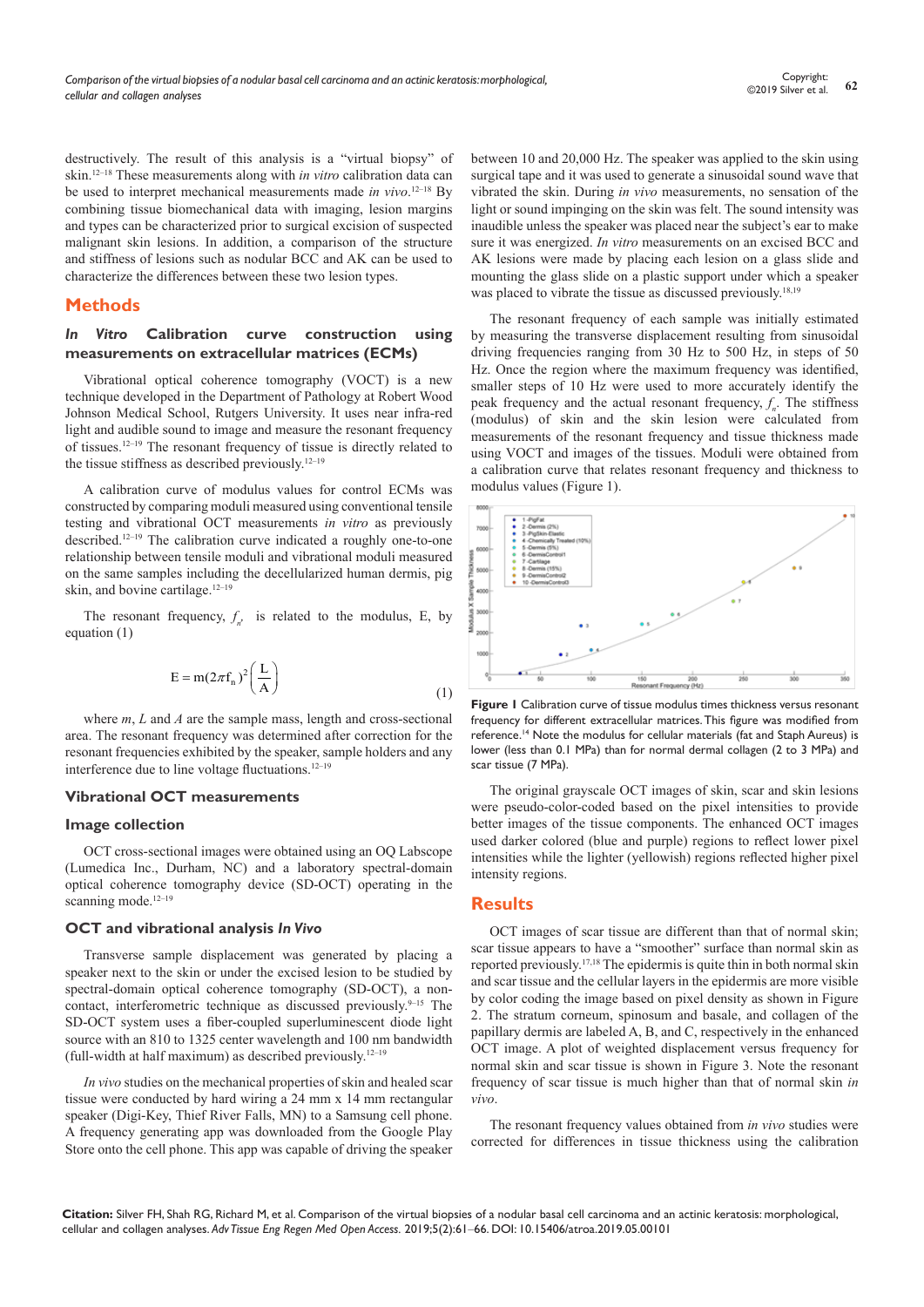curve for ECMs shown in Figure 1 to calculate values of the moduli. Plots of weighted displacement for skin and scar show peaks at 90- 100 Hz (normal skin) and 220 to 230 Hz (scar tissue), respectively and the calculated moduli are about 2.0 to 3.0 MPa (skin) and 7.0 MPa (scar) (Table 1). Note the resonant frequencies of the epidermis of skin and scar tissue are not measurable since the epidermis is too thin to generate a signal.



**Figure 2** OCT image of normal human skin and scar. The interface between scar tissue and normal skin is marked by a surface depression and a difference in the height of the hills and valleys seen by OCT. Normal skin has more apparent hills and valleys in the surface layer than scar tissue. The interface between normal and scar tissue is marked in the figure by the arrows. The stratum corneum in both normal skin and healed scar tissue is very thin. Additional OCT images of normal skin and scar are shown in reference [14] illustrating the number of larger hills and valleys that are seen in normal skin when compared to scar tissue. The stratum corneum, spinosum and basale, and collagen of the papillary dermis are labeled A, B, and C, respectively in the enhanced OCT image.



**Figure 3** Weighted displacement versus frequency for normal skin and scar tissue. Note the resonance frequency of normal skin is 90 to 100 Hz depending on the tissue thickness whereas that for scar tissue is 220-230 Hz.

**Table 1** Resonant Frequencies and Moduli Values of Normal Skin, Scar, Fat and Verrucous Carcinoma from references14,16 and Basal Cell Carcinoma and Actinic Keratosis

| <b>Tissue</b>   | <b>Resonant</b><br><b>Frequencies</b><br>(Hz) | <b>Modulus</b><br>#I (MPa) | Modulus #2 (MPa)      |
|-----------------|-----------------------------------------------|----------------------------|-----------------------|
| Skin            | $90 - 100$                                    | None                       | $2.0 \text{ to } 3.0$ |
| Scar            | 220-230                                       | None                       | 7                     |
| Fat             | 40                                            | 0.03                       | None                  |
| Staph<br>Aureus | 40                                            | 0.056                      | None                  |
| Verrucous C     | 50.150-170                                    | 0.686                      | 2.57                  |
| Actinic K       | 70.140-180                                    | 0.89                       | 3.05                  |
| Basal CC        | 60, 160                                       | 0.618                      | 2.66                  |

The OCT and enhanced color-coded images of skin and scar are shown in Figure 2. Note the thin epidermis (A) shown in yellow on both the normal skin and scar (Figure 2). This layer appears to be the stratum corneum. Below the yellow layer in the enhanced OCT image of the normal skin and scar one sees a discontinuous pinkish layer of cellular material (B). This layer appears to be a composite of the stratum spinosum and stratum basale. Finally, the dark blue region (C) of the enhanced OCT image is composed largely of the collagen fibers found in the papillary dermis (C).

A gross image of excised BCC and AK lesions are shown in Figure 4; the width of both lesions is about 3 mm. The lesions were removed from an eyelid, placed on a glass slide and studied immediately with VOCT before they were sent out for histopathology. The OCT and enhanced VOCT images of the lesions are shown in Figures 5–7 along with the H&E stained tissue sections of the lesions (Figures 6&7).



**Figure 4** Gross images of BCC (left) and AK (right) lesions. Note the small size of the lesions which may result in the introduction of processing artifacts into the sections viewed for histopathological analysis.



**Figure 5** OCT images of BCC (left) and AK lesion (right).



**Figure 6** Enhanced OCT image of BCC (left) and H&E stained tissue crosssection of a BCC lesion (right). Note the arrows showing the small cleft between the two fragments of the lesion (left) and the detached portion of the lesion in the H&E stained section (right). The nodule seen in the histological section is composed of basal cells. The top of the enhanced OCT image shows a thin blue layer that is equivalent to the dead squamous layer sloughing off of the lesion in the tissue section. The yellow-pink layer (left) is equivalent to the basal cell layer (right). Note the increased thickness of the epidermis as compared to normal skin and scar (Figure 2).

**Citation:** Silver FH, Shah RG, Richard M, et al. Comparison of the virtual biopsies of a nodular basal cell carcinoma and an actinic keratosis: morphological, cellular and collagen analyses. *Adv Tissue Eng Regen Med Open Access.* 2019;5(2):61‒66. DOI: [10.15406/atroa.2019.05.00101](https://doi.org/10.15406/atroa.2019.05.00101)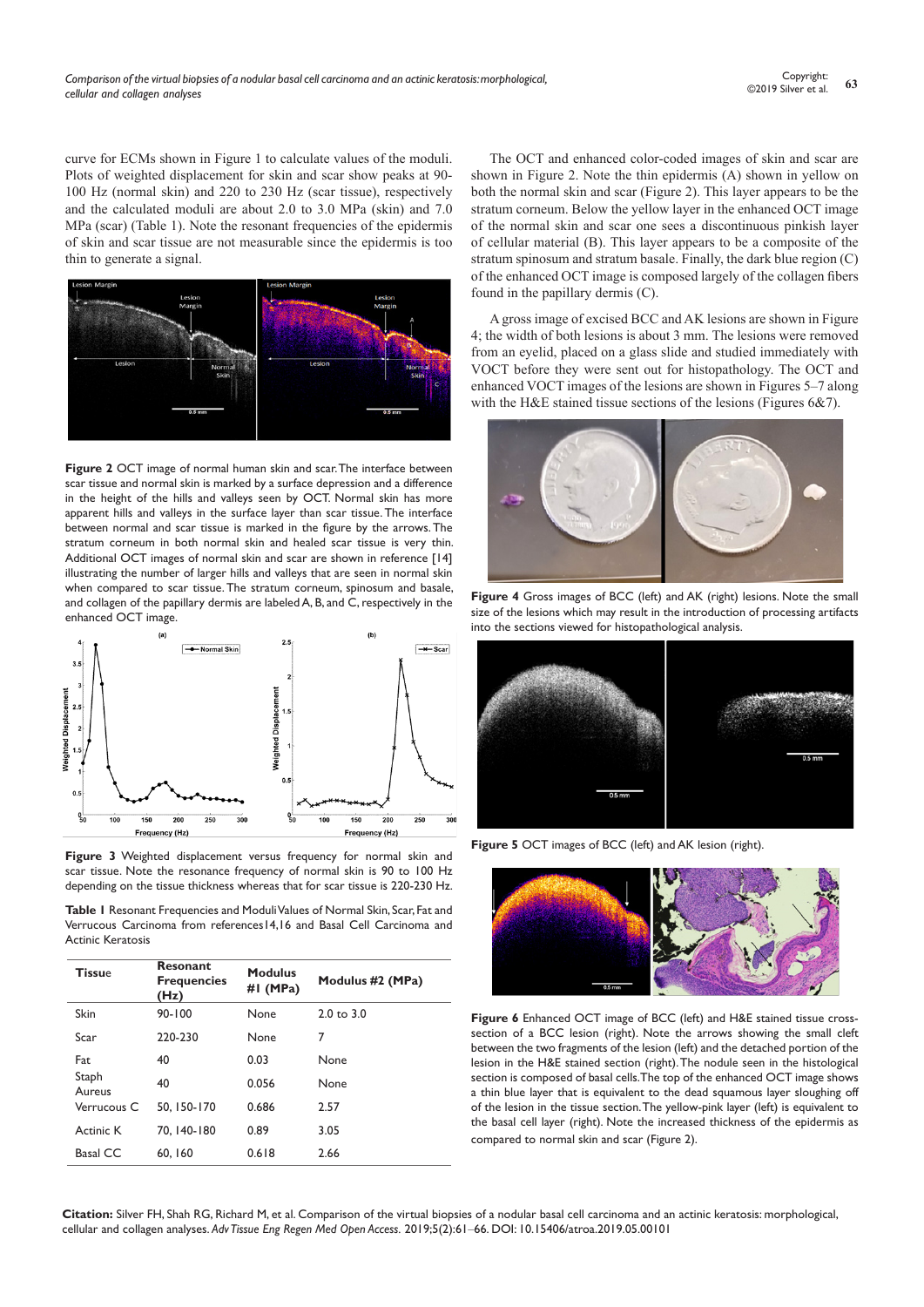

**Figure 7** Enhanced OCT image of an AK lesion (left) and an H&E tissue cross-section (right). Note the thin blue layer on the surface of the enhanced OCT image (left). This is equivalent to the epidermis sloughing off in the H&E section (right). The thickened yellow-pink epidermal layer (left) is seen to have holes that are seen as nodules in the H&E stained section (right).

In the enhanced OCT image of the basal cell carcinoma, the thin blue surface layer appears to correspond with the layer of dead keratinocytes seen in the tissue section. The pinkish yellow layer below the stratum corneum appears to be the layer of proliferating basal cells that appears to be discontinuous at the interface with a large nodule (Figure 6) that appeared to be separated from the lesion during processing for histopathology (Figure 6). The lesion is broken

and appears discontinuous. The histopathology of the lesion is confused by what appears to artifacts that occur when the lesion is cut and embedded since it is almost continuous in the VOCT image except what appears to be a small cleft (Figure 6).

In the enhanced OCT image of the AK, the blue layer appears to correspond to a thin layer of dead keratinocytes. The yellow-pinkish layer corresponds to a thickened layer of epidermal cells compared to normal skin (Figure 2). This layer appears to be composed of the proliferating basal cells and the round areas seen as holes in the image (Figure 7) corresponds to the round nodules in the histopathology (Figure 7). The bluish layers below and around holes in the left part of Figure 7 appear to be the extracellular matrix of the papillary dermis.

A plot of weighted displacement versus frequency for the BCC and AK lesions is shown in Figure 8. Note the presence of peaks at 40-60 Hz and at 140-180 Hz which correspond to moduli of between 0.686 and 0.809 MPa and 2.57 and 3.05 MPa. The moduli associated with these peaks are listed in Table 1 along with moduli for normal skin, scar tissue and fat. Note the peak at approximately 150 Hz (collagen) for the BCC lesion is very small while that for the AK lesion is much higher. In contrast, the height of the peak at 40 HZ (cellular peak) for the BCC lesion is much higher than the peak for the AK lesion. Thus the BCC lesion is composed primarily of cells while that of the AK lesion has cells and collagen.



Figure 8 Weighted displacement versus frequency for BCC and AK lesions. Note the BCC lesion has a large cellular peak at about 60 Hz and a small peak at 160 Hz (collagen) while the AK lesion has similar size peaks at about 70 Hz and 140-170 (Hz) suggesting an approximately equal amount of cells and collagen. The BCC lesion is primarily composed of cells with small amounts of collagen.

## **Discussion**

While most clinicians can visually identify many lesion types, studies demonstrate only a 98% concordance rate between the preoperative and post-operative determination of malignancy. Also, there is no one clinical growth pattern that has been demonstrated to be definitively associated with benign lesions.<sup>20</sup> Normally, lesion depth or margins can't be defined without performing a surgical excision and waiting for frozen sections. The time between surgical excision and the pathologic results may be as great as 60 minutes for a frozen section. During this time patients await verification of complete lesion excision before wound closure. The preoperative clinical assessment of the extent of a tumor in three dimensions would facilitate surgical

planning and allow dermatologists to know which tumors are deep enough to require a referral to a Mohs specialist.<sup>18</sup> With improved preoperative imaging and measurement of tissue properties, micrographic surgery, as well as surgical removal and identification of other skin lesions, could be facilitated, made more cost-effective and be less time-consuming for patients and surgeons.<sup>18</sup>

From 1996 until 2013 Mohs surgical procedures to remove skin cancers increased 469%.<sup>1</sup> Basal cell and squamous cell carcinomas affect more than 1 million individuals in the US each year while the diagnosis of non-melanoma skin cancer accounts for about 3.5 million new cases in the US each year.<sup>1</sup> The chances of getting skin cancer by the age of 70 are one in five making the population at risk to be about 25 M people by  $2050.<sup>1</sup>$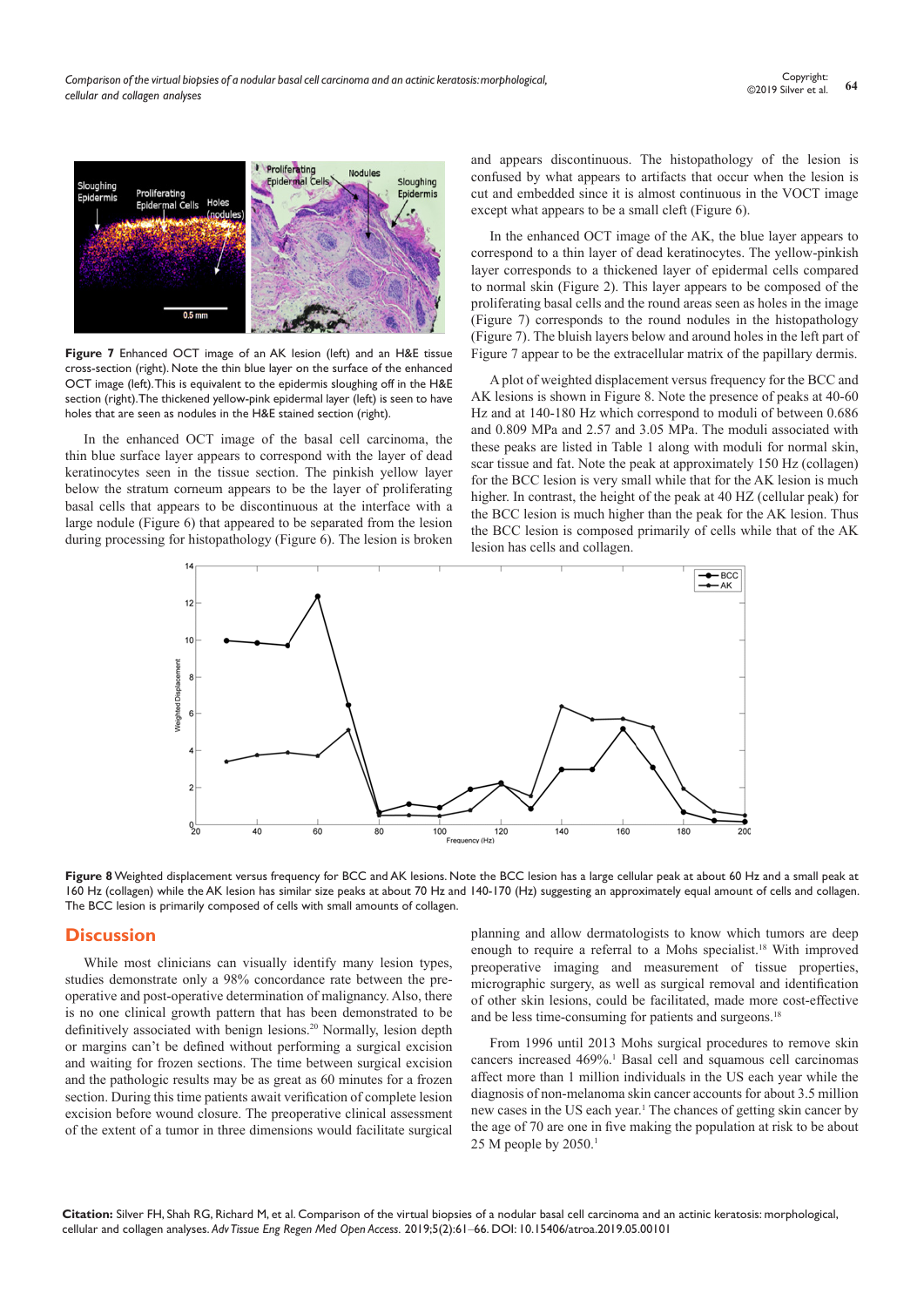We have developed a non-invasive and non-destructive test, vibrational optical coherence tomography (VOCT), to image and measure the stiffness of skin lesions.17–19 This technique can be used to measure the stiffness of any substance by vibrating the material and measuring its resonant frequency.<sup>12-19</sup> Since tissue stiffness has been identified as a marker for cancerous lesions and as a predictor of metastatic behavior,<sup>2</sup> this technique would be useful in rapid identification of skin lesions. In addition, since the resonant frequency of the epidermis of normal skin and scar tissue cannot be measured, due to the thinness of the normal epidermis, this technique would be useful in identifying pathological changes to both the epidermis and dermis. Any cellular proliferation of the epidermis or fibrosis of the dermis could be measured by performing a virtual biopsy of tissue using infra-red light and audible sound that is the basis of VOCT.

In this paper, we present data on the use of VOCT for performing a virtual biopsy on normal skin, scar and BCC and AK lesions. Virtual biopsies of normal skin and scar have recently been reported and indicate that using this technique images of the epidermis clearly show details of groups of cells; however, the epidermis is too thin in normal skin and scar to accurately measure the stiffness.<sup>17–19</sup> In this study, we report that enhanced OCT images of the epidermis and dermis clearly show differences in the thickness and morphology of normal skin, scar and BCC and AK. It is seen after examining the BCC, that both BCC and AK have decreased surface roughness that is more like a scar than wavy normal skin. The roughness of normal skin is seen using OCT and the period of the hills and valleys could be measured and tabulated as a function of age and location *in vivo*. Any changes in the surface roughness observed in both the epidermis and dermis may give information that may help to understand the pathogenesis of different skin disorders.

Both lesions have a thickened epidermis but the BCC has a large region that appears to be disconnected from the bulk of the carcinoma. AK is characterized by holes in the enhanced OCT image that correspond to the nodules seen by histopathology. Resonant frequency measurements suggest that the BCC lesion is made up of cells with resonant frequencies between 40 and 60 HZ. However, based on the ratio of low (40 to 60 Hz) and higher frequency peaks (140-160Hz) the collagen content of the BCC lesion is much smaller than the content of cells. The AK lesion has both cells and collagen in the papillary dermis based on the relative similar size of the low and high-frequency peaks. It may be possible to characterize the different variants of BCC and AK lesions by the ratio of the low and highfrequency peaks as well as the exact stiffness values found for each peak. It is anticipated that lesions with metastatic potential will show collagen stiffness that is more like scar tissue (7 MPa) than normal skin (2-3 MPa) since the former would reflect the need to rearrange the ECM around the cells to allow for cell migration.

The enhanced OCT images of the lesions compared to the histopathological images suggest that the tissue is modified during tissue processing, especially if the lesion is small and friable. Tissue processing can cause tissue shrinkage during fixation that can be as much as 30%.21 Cutting and sectioning can lead to fragmentation and dislocation of tissue components not seem with VOCT. The enhanced OCT images and resonant frequency data give a better idea of the relationship between the between cellular and collagenous components and may be useful in defining the extent, margins and depth of skin lesions prior to surgery and better define any remnants of the lesion after excision.

Refractive confocal microscopy (RCM) has been used to assist with microscopic evaluation of BCC lesions. RCM provides horizontal optical sections of skin at a nearly histological resolution.<sup>22</sup> It is used to visualize enlarged blood vessels with very fast blood flow that characterize BCC.<sup>22</sup> However, RCM like dermoscopy are solely imaging techniques and do not provide any quantitative data on blood flow or tissue stiffness. Vessel wall and tissue stiffness that can be measured using VOCT are reflective of blood flow rate and tissue composition. These are measurable quantities using VOCT and would provide complementary data to dermoscopy and RCM that are useful in the diagnosis of BCC.

The relationship between collagen orientation and the mechanical properties of extracellular matrices have been well established in the literature.22 Oriented collagen matrices exhibit higher moduli and lower strains to failure as compared to orientable collagen networks.<sup>3</sup> The "apparent" increased stiffness of scar tissue is a result of the limited ability of scar tissue to stretch when an external load is applied.<sup>23</sup> Thus tissue stiffness is a measure of the collagen orientation in skin and skin lesions. Enhanced collagen orientation and increased collagen stiffness would be expected to be predictive of lesions that spread into other tissues as well as the movement of cancerous cells from the site of the initial lesion towards the surrounding blood vessels and lymph nodes required for metastasis. In this study, the collagen component appears to have a stiffness of about 2 to 3 MPa in both lesions and did not appear to change even though the amount of collagen was reduced in the BCC lesion as compared to the AK lesion.

Additional studies are needed with a variety of skin lesions to further characterize the relationship between the epidermis and papillary dermis based on the height and width of the cellular and collagen resonant frequency peaks. These data are needed to determine whether different lesions can be classified based on the OCT images and the changes in the resonant frequency when compared to normal skin. This would assist the surgeon in defining and characterizing different lesions prior to after excision of tissue. A skin lesion as small as 0.2 mm in diameter can be studied in patients using VOCT even before the lesion can be clearly seen by dermoscopy.

# **Conclusion**

VOCT is a useful imaging technique that allows the clinician to image and physically characterize the stiffness of lesions. Since tissue stiffness has been associated with cancerous growth of cells as well as metastatic potential, VOCT is useful in the analysis of lesion composition. Cellular contributions to the properties of the lesion occur at resonant frequencies at and below about 60 HZ while collagen contributes at higher resonant frequencies. In BCC and AK lesions the ratio of low (cellular) and high (collagen) frequency peaks differ. The BCC lesion has a high cellular content and little collagen while the AK lesion has an approximately equal amount of cells and collagen. Enhanced VOCT images and measurements give better observations of surface roughness (hills and valleys), architecture, the ratio of cellular to collagen content and stiffness values for each component that may assist the surgeon in better characterizing skin lesions prior to and after excision. Studies are ongoing to compare VOCT results and histopathology on different lesion types to better understand the use of this technique in the clinic.

# **Acknowledgments**

None.